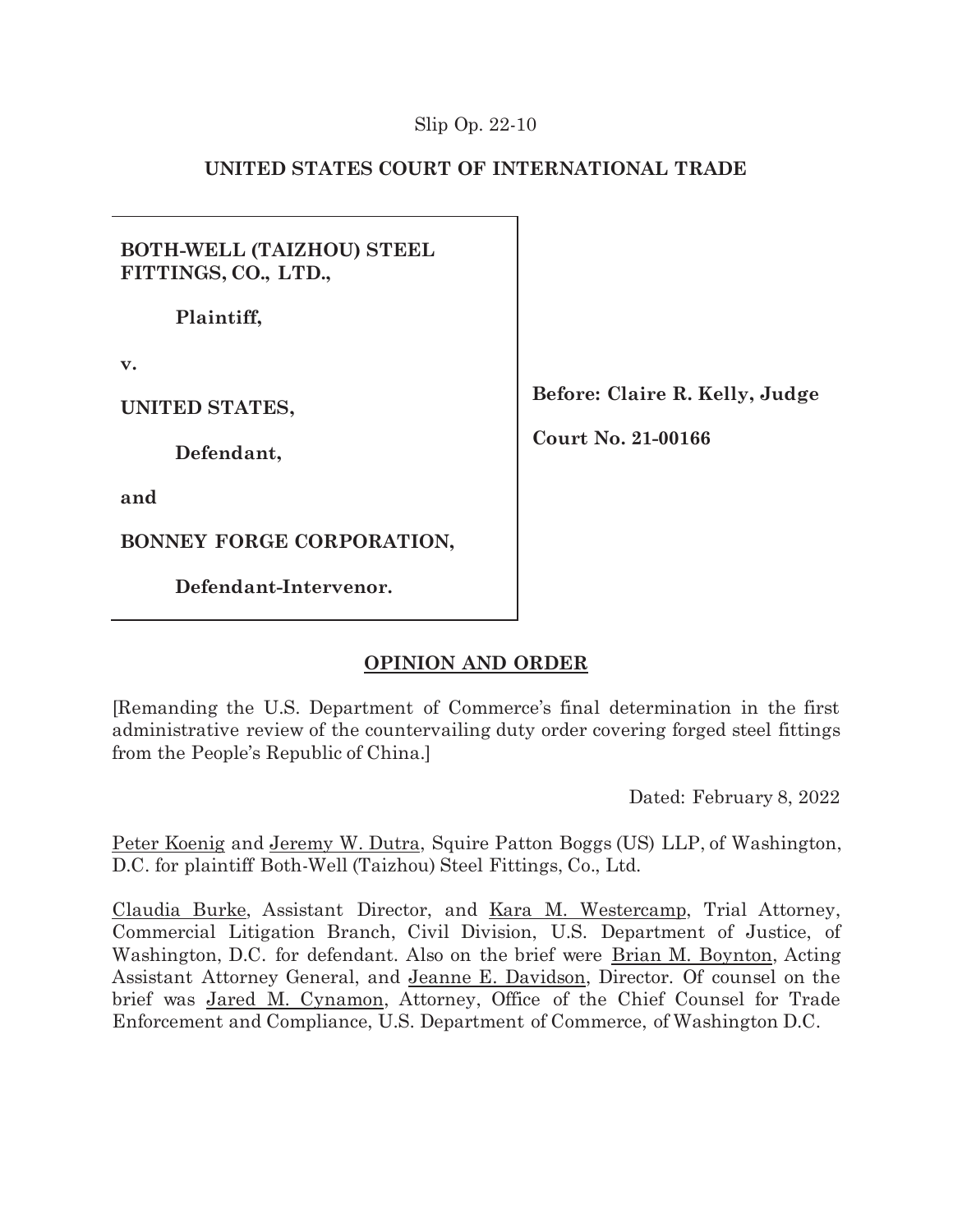Roger B. Schagrin, Christopher T. Cloutier, Benjamin J. Bay, and Michelle R. Avrutin, Schagrin Associates, of Washington, D.C. for defendant-intervenor Bonney Forge Corporation.

Kelly, Judge: Before the court is Both-Well (Taizhou) Steel Fittings, Co., Ltd.'s ("Both-Well") rule 56.2 motion for judgment on the agency record challenging the U.S. Department of Commerce's ("Commerce") final determination in the 2018 administrative review of the countervailing duty ("CVD") order on forged steel fittings ("FSF") from the People's Republic of China ("China"). See Pl.'s Mot. for J. on Agency R., Aug. 30, 2021, ECF No. 25 ("Pl.'s Mot."); [FSF] from [China]¸86 Fed. Reg. 14,722 (Dep't Commerce Mar. 18, 2021) (final results of [CVD] Admin. Review; 2018) ("Final Results") and accompanying Issues and Decision Memo., C-570-068, (Mar. 10, 2021), ECF No. 19-5 ("Final Decision Memo."); [FSF] from [China], 83 Fed. Reg. 60,396 (Dep't Commerce Nov. 26, 2018) ([CVD] Order) ("FSF CVD Order"). Both-Well challenges Commerce's decision to use facts available with an adverse inference to assign a CVD rate of 10.54% for its use of China's Export Buyer's Credit Program ("EBCP") despite unrebutted evidence of non-use from Both-Well and its U.S. customers (the "non-use certifications," "Customer Declaration," or "declarations"). Memo. of Points and Authorities in Supp. of [Pl.'s Mot.] 4–8, Aug. 30, 2021, ECF No. 25 ("Pl.'s Br."). Defendant counters that Commerce lawfully and reasonably resorts to facts available with an adverse inference because the Government of China (the "GOC") failed to cooperate to the best of its ability by failing to provide Commerce with information about the administration of the EBCP necessary to verify the non-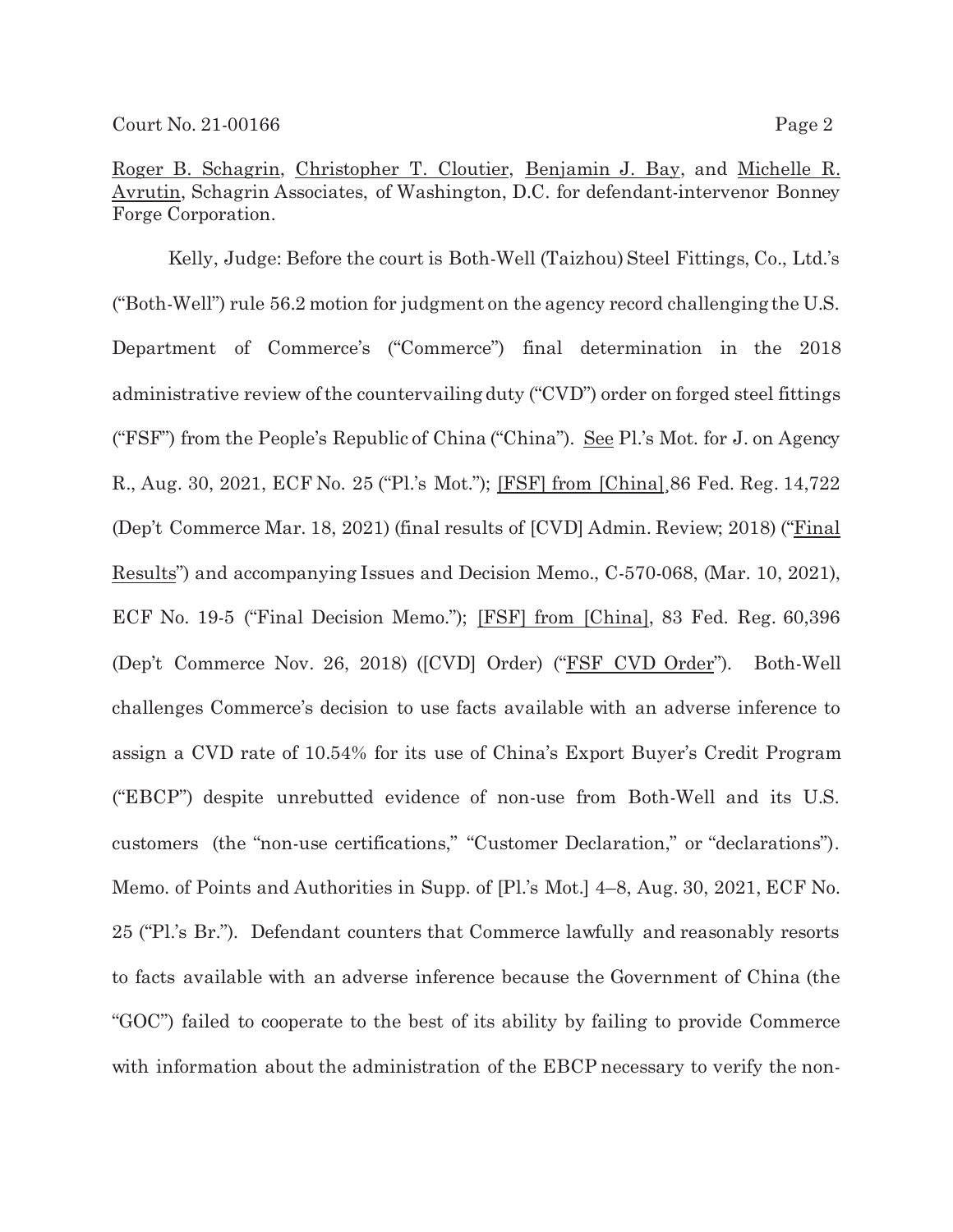use certifications, creating a gap in the record. Def.'s Resp. to [Pl.'s Mot.] at 11–21, Nov. 2, 2021, ECF No. 30 ("Def.'s Br."). Commerce filled the gap using facts available with an adverse inference and determined that Both-Well benefitted from the EBCP. Id. at 18. For the following reasons, the court remands Commerce's Final Results.

#### **BACKGROUND**

 Commerce issued a CVD order covering FSF from China in 2018. FSF CVD Order. On January 17, 2020, Commerce initiated an administrative review of the FSF CVD Order, at the request of Both-Well and domestic producer Bonney Forge Corporation ("Bonney Forge") for the period of March 14, 2018 through December 31, 2018. Letter from Roger B. Schagrin and Christopher T. Cloutier, Schagrin Associates to Sec. of Commerce Re: [FSF] from China: Request for Admin. Review, PD 2, Doc No. 3916313- 01 (Nov. 27, 2019); Letter from Peter Koenig, Squire Patton Boggs (US) LLP to Sec. of Commerce Re: [FSF] from China: Antidumping, PD 3, Doc. No. 3916587- 01 (Nov. 27, 2019); Initiation of Antidumping and [CVD] Admin. Reviews, 85 Fed. Reg. 3,014, 3,022 (Dep't Commerce Jan. 17, 2020).1 On March 12, 2020, petitioners Bonney Forge and the United Steel, Paper, Forestry, Rubber, Manufacturing, Energy, Allied Industrial and Service Workers International Union

<sup>1</sup> On May 25, 2021, Defendant submitted indices to the public and confidential administrative records underlying Commerce's final determination. These indices are located on the docket at ECF Nos. 19-2 and 19-3, respectively. All references in this opinion to documents from the administrative record underlying Commerce's final determination are identified by the numbers assigned by Commerce in those indices and preceded by "PD" and "CD" to denote public or confidential documents.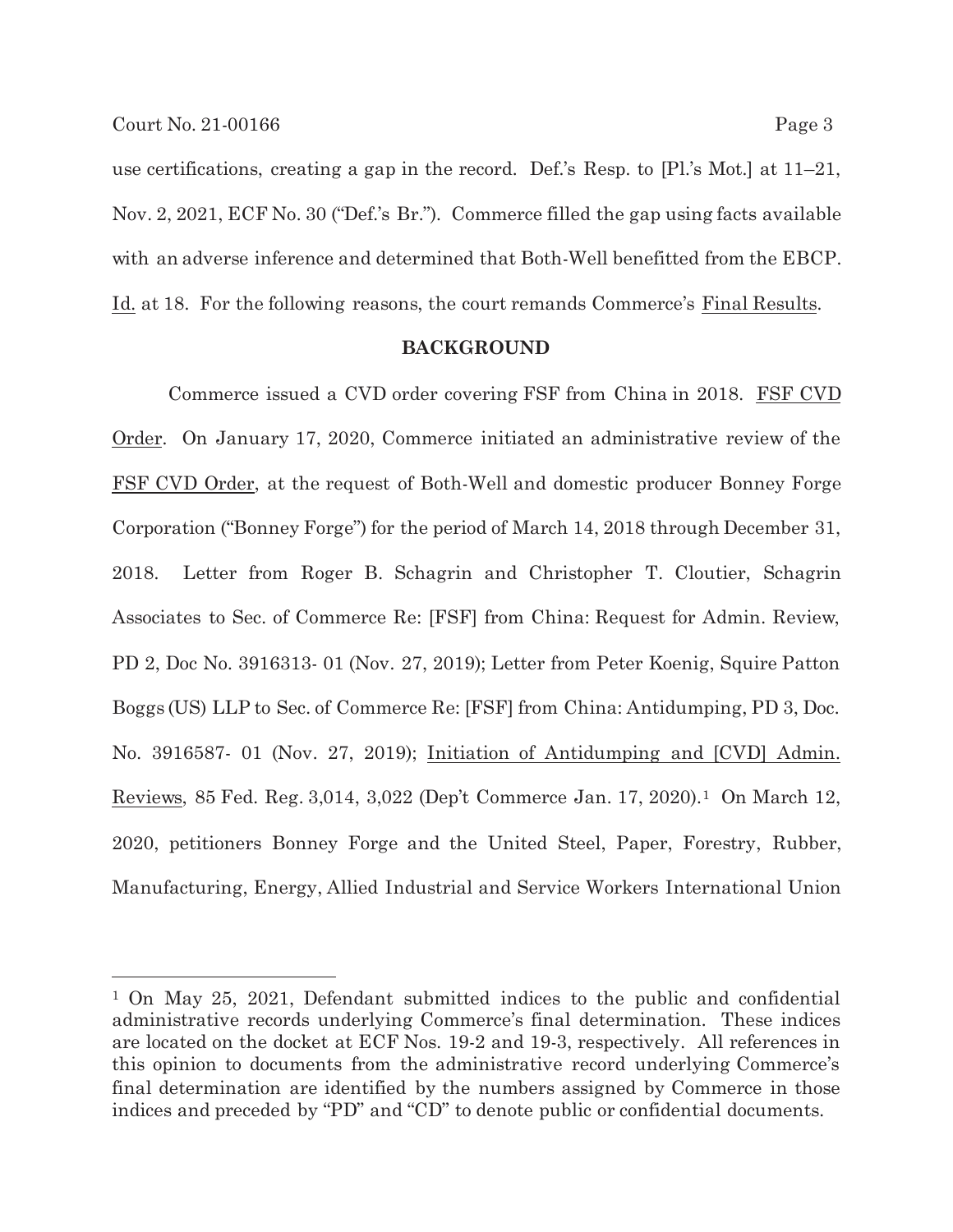alleged that Both-Well may have received preferential lending through the EBCP. Letter from Roger B. Schagrin and Christopher T. Cloutier, Schagrin Associates to Sec. of Commerce Re: [FSF] from China: New Subsidy Allegation, PD 36, Doc No. 3953930-01 (Mar. 13, 2020) ("New Subsidy Allegation"); Decision Memo. for the Preliminary Results: Admin. Review of the [CVD] Order on [FSF] from [China] C-570-068 3, PD 85, Doc. No. 4050966-01 (Dep't Commerce Nov. 20, 2020) ("Prelim. Decision Memo."). The EBCP is a program backed by the GOC providing mediumand long-term loans to importers at preferential, low interest rates to finance eligible projects. See Final Decision Memo. at 11, 19, 23 n.99.

On April 7, 2020, Commerce initiated an investigation into the New Subsidy Allegation and issued questionnaires to Both-Well and the GOC seeking additional information about the use and administration of the EBCP. Memo. from Janae Martin and Kate Johnson, International Trade Compliance Analysts, Antidumping and Countervailing Duty Operations to Irene Darzenta Tzafolias, Director Office VIII, Re: Decision Memo. for New Subsidy Allegation, PD 42, Doc No. 3962212-01 (Apr. 7, 2020); Letter from Rebecca Trainor, Program Manager, AD/CVD Operations, Office VIII, Dep't Commerce to Mr. Gu Yu, First Secretary, Embassy of [China], Economic and Commercial Office Re: Admin. Review of the [CVD] Order on [FSF] from [China]: New Subsidy Allegations Questionnaire, PD 45, Doc No. 3962767-01 (Apr. 8, 2020) ("GOC Questionnaire"); Letter from [Commerce] to Peter Koenig, Squire Patton Boggs (US) LLP Re: 2018 Admin. Review of the [CVD] Order on [FSF]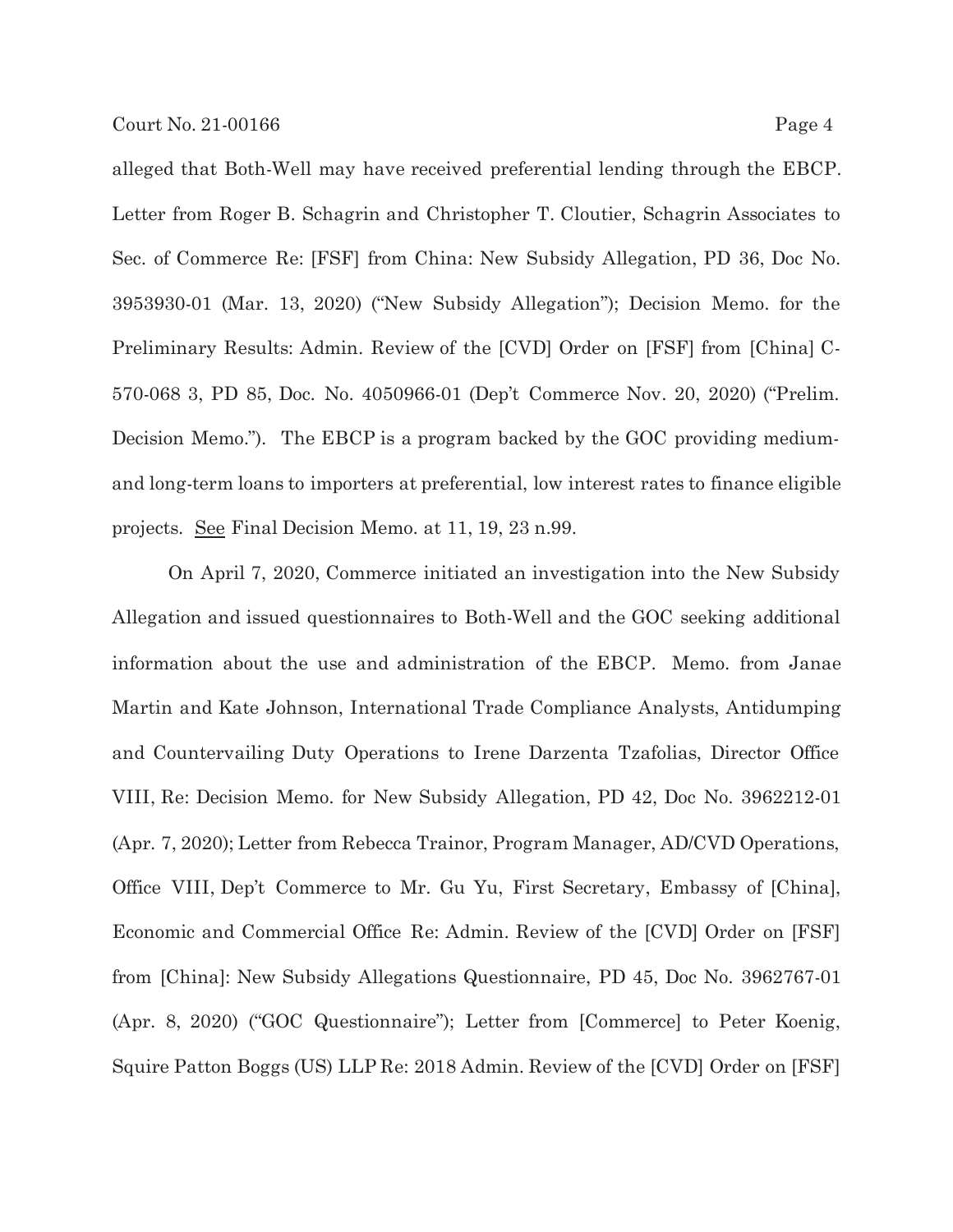from [China]: New Subsidy Allegations Questionnaire for Both-Well, PD 46, Doc. No. 3962772-01 (Apr. 8, 2020); Prelim. Decision Memo. at 3.

 Both-Well and the GOC timely responded to Commerce's questionnaires. Resp. from [China] Ministry of Commerce, Trade Remedy and Investigation Bureau to [Commerce] Re: GOC New Subsidy Allegation Questionnaire Response: First Admin. Review of the [CVD] Investigation on [FSF] from [China] (C-570-068), PD 54, CD, 14 Doc. No. 3966875-01 (Apr. 21, 2020) ("GOC NSA Resp."); Resp. from Squire Patton Boggs (US) LLP to [Commerce] Re: [FSF] from China, PD 60, CD 16, Doc. No. 3969927-01 (Apr. 22, 2020) ("Both-Well NSA Resp."). Both-Well certified that it did not benefit from the EBCP and "it did not assist any of its customers in obtaining buyer's credits, and never had contact nor was associated with China's Ex-Im Bank during the period of review." Pl.'s Br. at 2; see also Both-Well NSA Resp. at 2–3. Both-Well included a list of its customers and non-use certifications from all its U.S. customers certifying that they did not finance any purchases from Both-Well using the EBCP in its response. Both-Well NSA Resp. at Exs. NSA-1, NSA-2; see also Pl.'s Br. at 2.

 In both its initial questionnaire and a subsequent supplemental questionnaire, Commerce requested that the GOC provide the information in Commerce's Standard Questions Appendix,2 the 2013 revisions to the Administrative Regulations (the

<sup>2 &</sup>quot;The Standard Questions Appendix request[s] various information that Commerce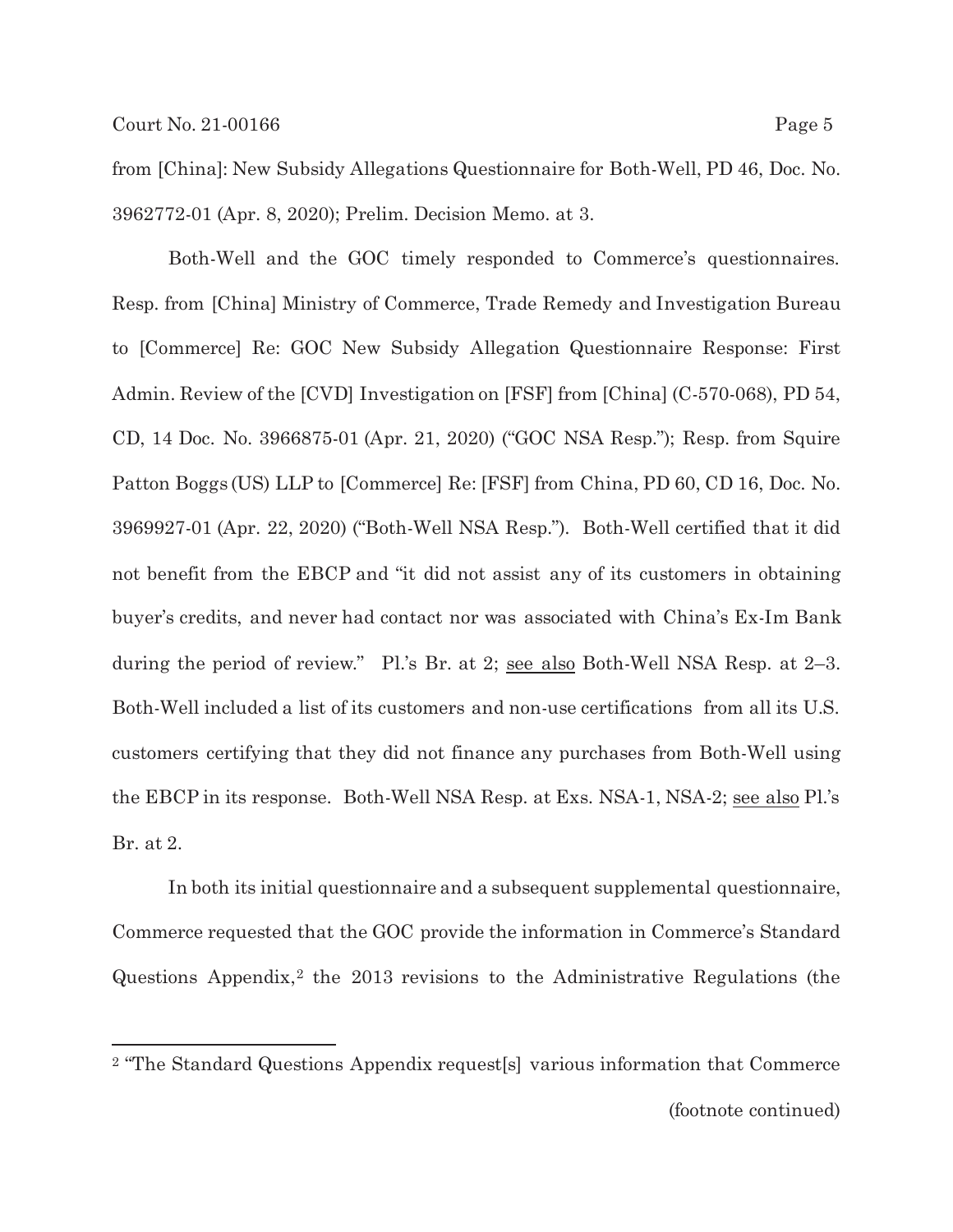"2013 Administrative Regulations") for the EBCP, and a list of partner or correspondent banks3 involved with the disbursement of EBCP funds. Final Decision Memo. at 16–18; see also GOC Questionnaire; Letter from [Commerce] to Embassy of [China] re: Admin. Review of the [CVD] Order of [FSF] from [China]: GOC Supplemental Questionnaire, PD 74, Doc No. 4002506-01 (July 16, 2020) ("GOC Supplemental Questionnaire"). The GOC did not provide all the documents requested by Commerce and instead confirmed that none of Both-Well's U.S. customers "applied for, used, or benefitted from the alleged program during the P[eriod] O[f] I[vestigation]"4 therefore, "a response to the Standard Questions Appendix is not necessary." GOC NSA Resp. at 1. Furthermore, the GOC stated that in light of the non-use, Commerce's request for a list of intermediary banks was

requires in order to analyze the specificity and financial contribution of [the EBCP], including ... translated copies of the laws and regulations pertaining to the [EBCP]; a description of the agencies and types of records maintained for administration of the program; a description of the program and the application process; program eligibility criteria; and program usage." Final Decision Memo. at 16.

<sup>3</sup> Commerce's questionnaire to the GOC requests a list of "partner/correspondent banks," GOC Questionnaire at 4, however, Commerce refers to these banks by a variety of names in the Final Decision Memo. See, e.g., Final Decision Memo. at 11 ("third-party banks"), 18 ("intermediary banks"), 18 n.73 ("correspondent banks"). For clarity, the court will refer to these banks as intermediary banks.

<sup>4</sup> The GOC stated that it received Both-Well's customer list and provided it to the China Export-Import Bank. GOC NSA Resp. at 3. The China Export-Import Bank stated that it searched its records and confirmed that none of the listed customers received "Export Buyers Credits" from the China Export-Import Bank during the period of review. Id. The GOC attached screenshots of the search results to its response. GOC NSA Resp. at Ex. 4.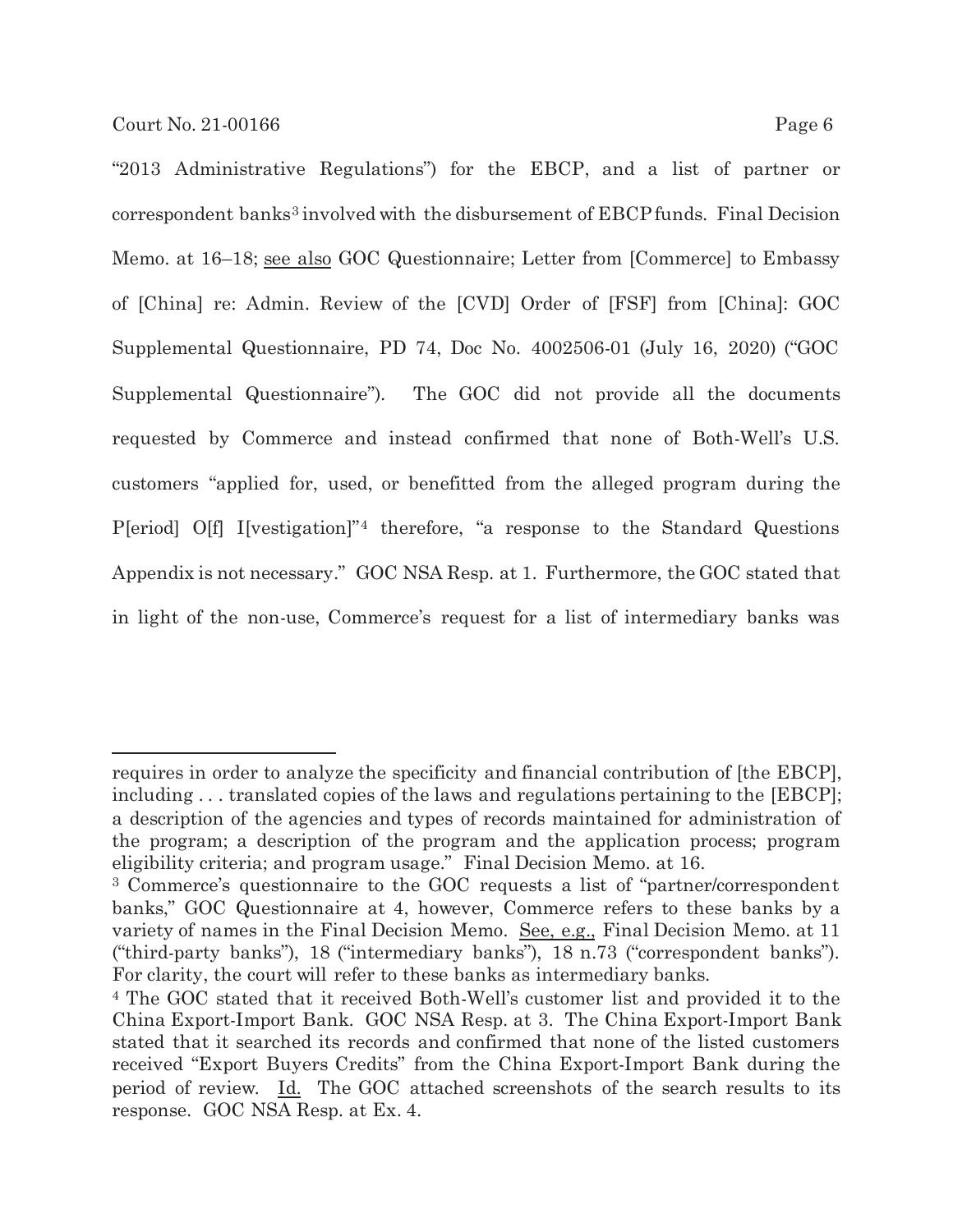"overly broad . . . and . . .unnecessary."<sup>5</sup> Id. at 3. The GOC failed to provide the 2013 Administrative Regulations because it claimed they are "internal to the [China Export-Import] [B]ank, non-public, and not available for release." GOC NSA Resp., Ex. 1 at 3; see also Letter re: [GOC Supplemental Questionnaire] 2, PD 78, Doc No. 4004744-01 (July 22, 2020) ("GOC NSA Supp. Resp.").

 In the Final Decision Memo. Commerce determined that it was unable to verify the non-use certifications provided by Both-Well and its U.S. customers because the GOC failed to provide necessary information pertaining to the administration of the EBCP. Final Decision Memo. at 15–20. Specifically, Commerce explained that it could not verify the non-use certifications without the names of the intermediary banks that might appear in the books and records of the recipient because record evidence indicates that the EBCP uses a "complicated structure of loan disbursements." Id. at 18–19. Commerce also determined that verification of the non-use certifications is further complicated by revisions to the EBCP made in 2013, which may have eliminated the \$2 million minimum disbursement requirement, increasing the number of potential loans for Commerce to review. Id. at 17–18. Consequently, Commerce determined that it lacked information necessary to verify the non-use certifications due to the GOC's failure to cooperate, creating a gap in the record that Commerce filled using facts available with an adverse inference. Id. at

<sup>5</sup> The GOC directed Commerce to decisions from this Court "which [have] held that information such as the EX-IM Bank's internal guidelines are not necessary or material to the question of non-usage."  $\underline{Id}$  at 5.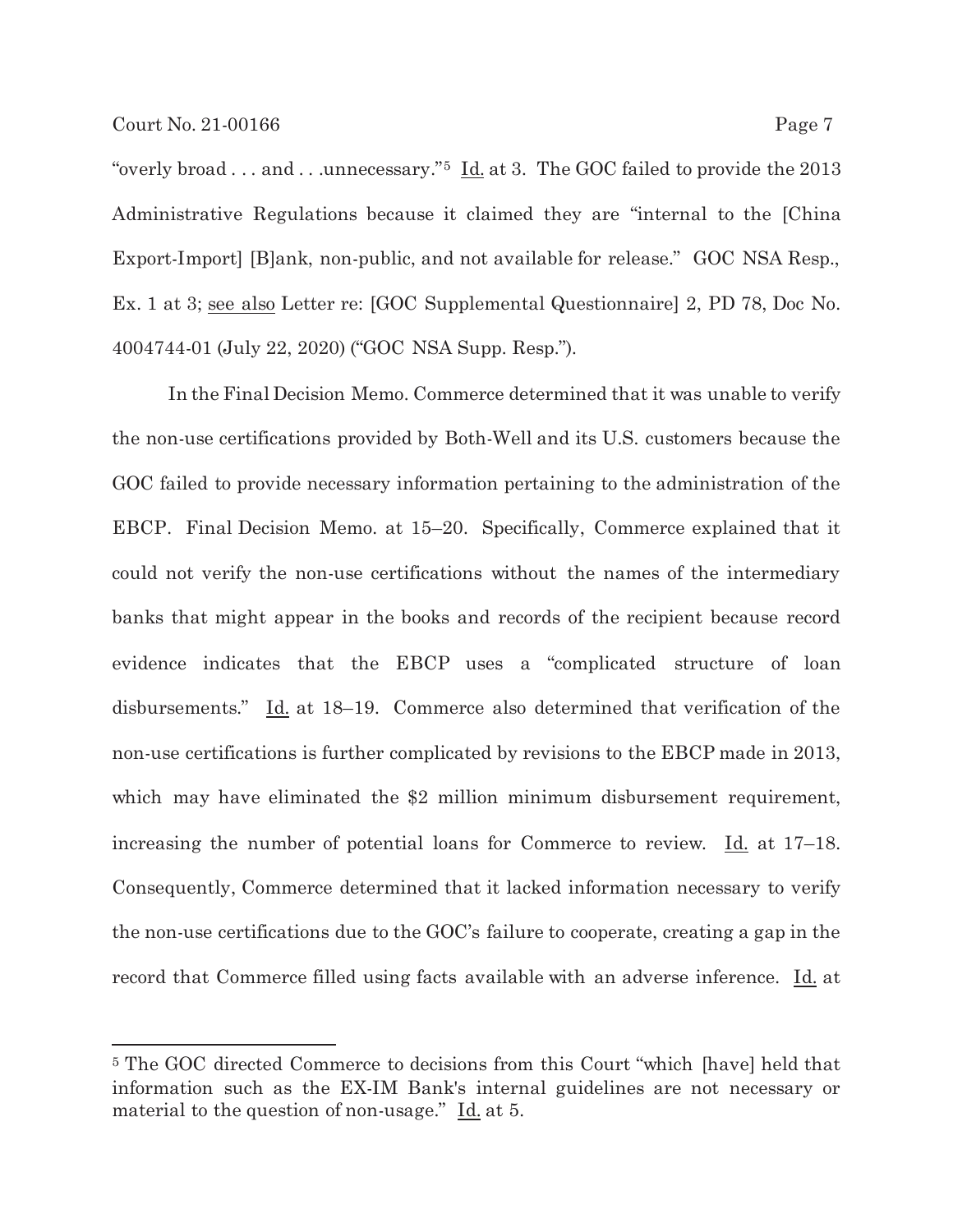23, 25–26. Commerce assigned Both-Well a countervailable subsidy rate of 10.54%. Id. at 27. Both-Well now challenges Commerce's decision to disregard the non-use certifications on the record and use facts available with an adverse inference. Pl.'s Br. at 1.

### **JURISDICTION AND STANDARD OF REVIEW**

The court has jurisdiction pursuant to  $\S$  516A(a)(2)(B)(iii) of the Tariff Act of 1930 as amended, 19 U.S.C. § 1516a(a)(2)(B)(iii) (2018),6 and 28 U.S.C. § 1581(c) (2018), which grant the court authority to review actions contesting the final determination in an administrative review of a CVD order. The court will uphold Commerce's determination unless it is "unsupported by substantial evidence on the record, or otherwise not in accordance with law." 19 U.S.C. § 1516a(b)(1)(B)(iii).

#### **DISCUSSION**

Both-Well argues that Commerce's decision to use facts available with an adverse inference to find that Both-Well benefited from the EBCP and assign Both-Well a 10.54% CVD rate for its use is unsupported by substantial evidence. Pl.'s Br. at 4–8. Both-Well argues it provided unrebutted non-use certifications from all its U.S. customers stating they did not benefit from the EBCP. Id. Furthermore, Both-Well argues that Commerce did not attempt to verify the non-use certifications and therefore cannot conclude there is a gap in the record warranting the use of facts

<sup>6</sup> Further citations to the Tariff Act of 1930, as amended, are to the relevant provision of Title 19 of the U.S. Code, 2018 edition.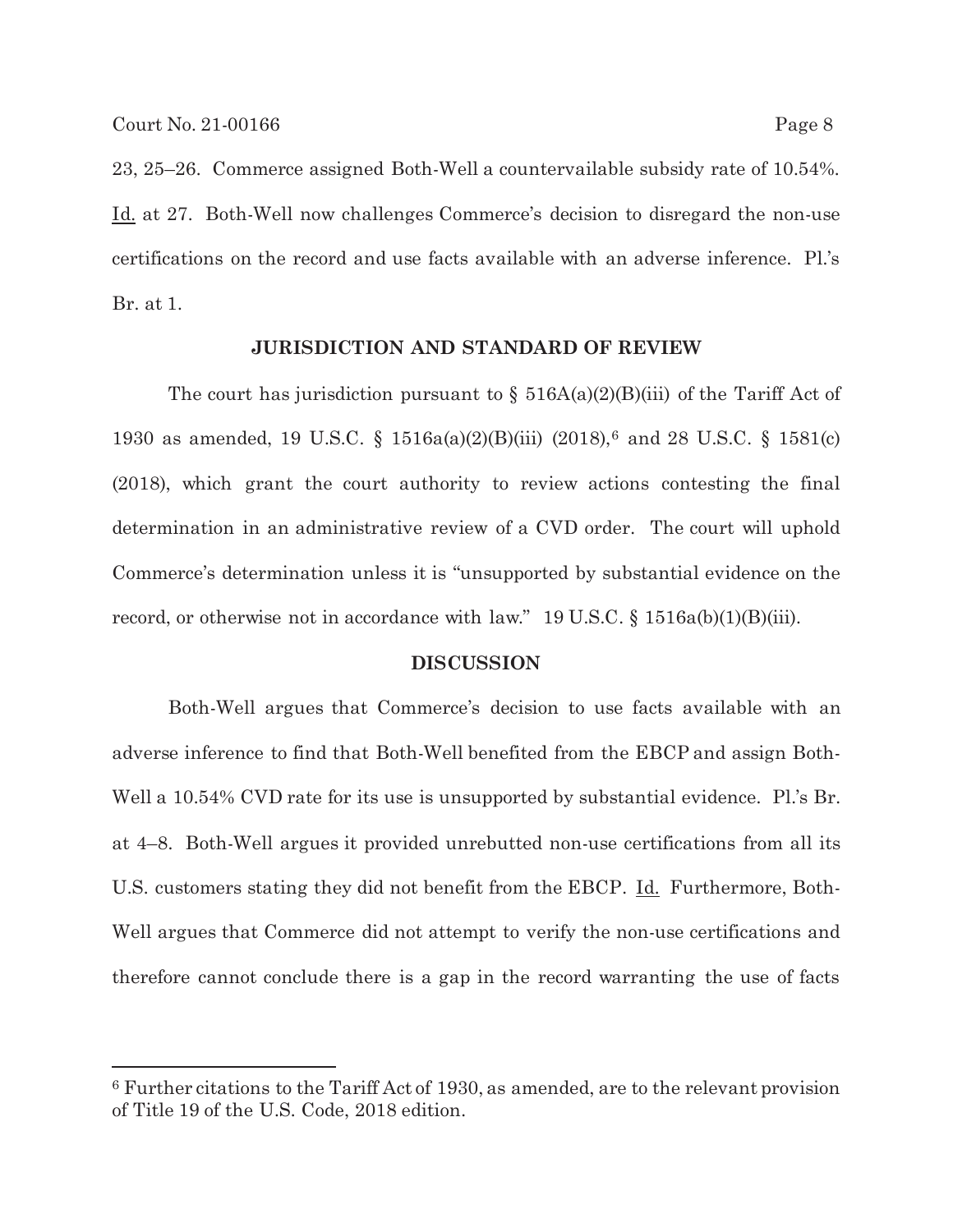available with an adverse inference.  $\underline{Id}$  at 9–12. Defendant argues that the use of facts available with an adverse inference is supported by substantial evidence and in accordance with law because the GOC failed to cooperate to the best of its ability when it failed to provide necessary information regarding the administration of the EBCP requested by Commerce. Def.'s Br. at 11–21. Without the requested information, Defendant asserts Commerce could not verify the non-use certifications, resulting in a gap in the record and the need to use facts available with an adverse inference. Id. at 19, 21. Defendant-Intervenor Bonney Forge argues Commerce should not rely on the non-use certifications because the GOC failed to provide necessary information about the administration of the EBCP, preventing Commerce from verifying non-use. Def-Intervenor's Resp. Br. in Opp. to [Pl.'s Mot.] 6–9, Nov. 2, 2021, ECF No. 29.

 If Commerce determines that a foreign government or public entity "is providing, directly or indirectly, a countervailable subsidy with respect to the manufacture, production, or export of a class or kind of merchandise imported, or sold (or likely to be sold) for importation, into the United States," Commerce will impose a duty in the amount equal to the net countervailable subsidy. 19 U.S.C. § 1671(a). A subsidy is countervailable when a foreign government provides a financial contribution that confers a benefit and is specific, i.e., provided to a particular industry, enterprise, or for the purpose of export. See 19 U.S.C. § 1677(5)(B), (5A). In countervailing duty investigations, Commerce requires information regarding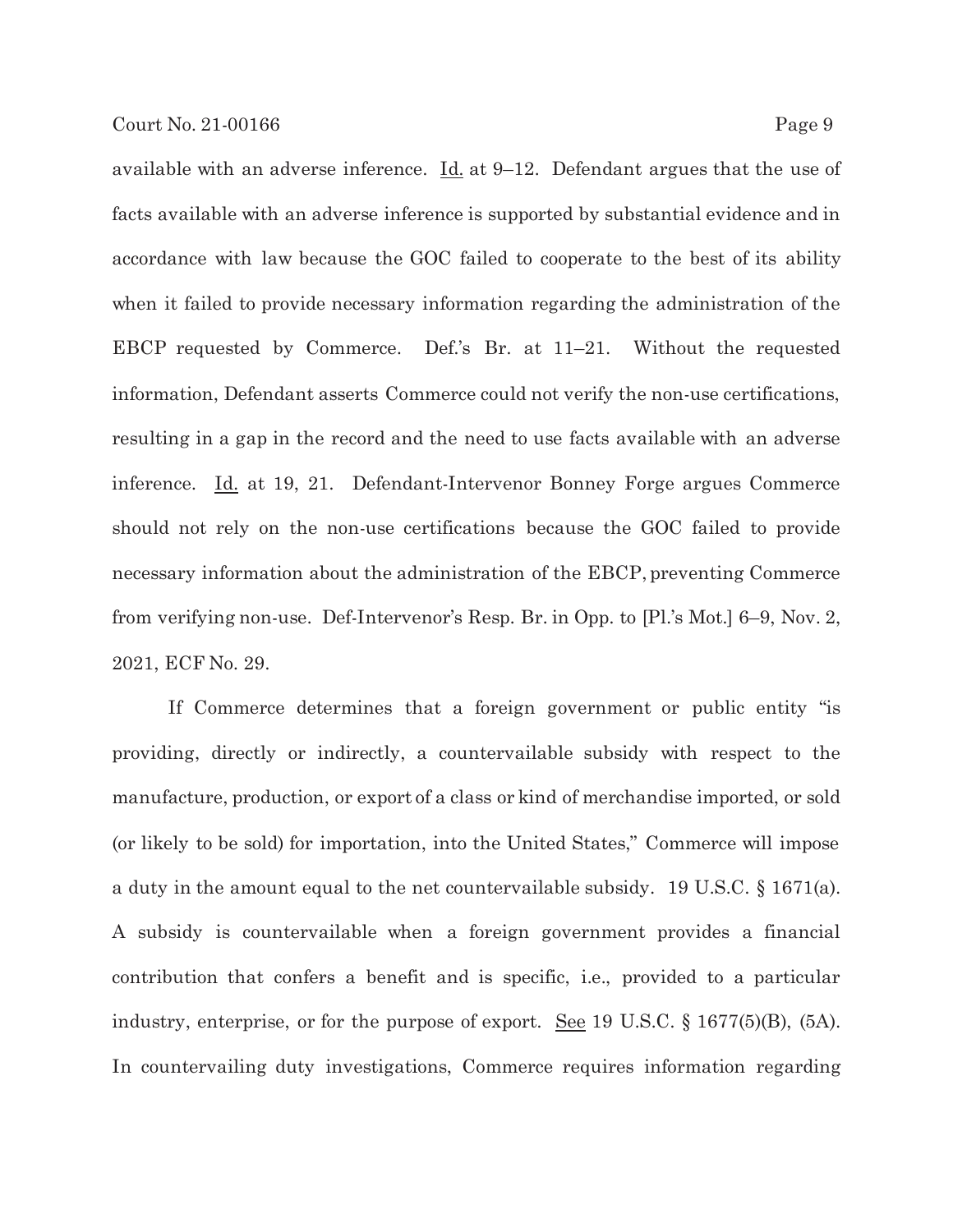subsidies from both the foreign government and the producers or exporters. Essar Steel Ltd. v. United States, 34 C.I.T. 1057, 1070) (2010), aff'd in part, rev'd in part on other grounds, 678 F.3d 1268 (Fed. Cir. 2012)). When Commerce is missing information necessary to make a countervailing duty determination, it must use facts otherwise available to fill the gap in the record created by the missing information.7 See 19 U.S.C. § 1677e(a). If a gap exists and a party failed to cooperate to the best of its ability,8 Commerce may use an adverse inference when selecting facts available to fill the gap. 19 U.S.C. § 1677e(b). In cases where Commerce confronts non-use certifications connected to the EBCP, determining that a gap exists requires Commerce to explain "exactly what information is missing from the record necessary to verify non-use" and why "only the withheld information can fill the gap."9 See

<sup>7</sup> The Statement for Administrative Action indicates that Commerce may resort to facts otherwise available if "requested information is missing from the record or cannot be used because, for example, it has not been provided, it was provided late, or Commerce could not verify the information." Uruguay Round Agreements Act, Statement of Administrative Action, H.R. Doc. No. 103-316, vol. 1, at 869 (1994), reprinted in 1994 U.S.C.C.A.N. 4040, 4209. Commerce must "consider information requested from interested parties that: (1) is on the record; (2) was filed within the applicable deadlines; and (3) can be verified." Id.

<sup>8</sup> A respondent cooperates to the best of its ability when it does "the maximum it is able to do." Nippon Steel Corp. v. United States, 337 F.3d 1373, 1382 (Fed. Cir. 2003). 9 Prior court opinions have provided a framework for explaining what Commerce must do to support a decision to use facts available with an adverse inference. Jiangsu Zhongji Lamination Materials Co. v. United States, 405 F. Supp. 3d 1317, 1333 (Ct. Int'l Trade 2019) (Commerce must "(1) define the gap in the record by explaining exactly what information is missing from the record necessary to verify non-use; (2) establish how the withheld information creates this gap by explaining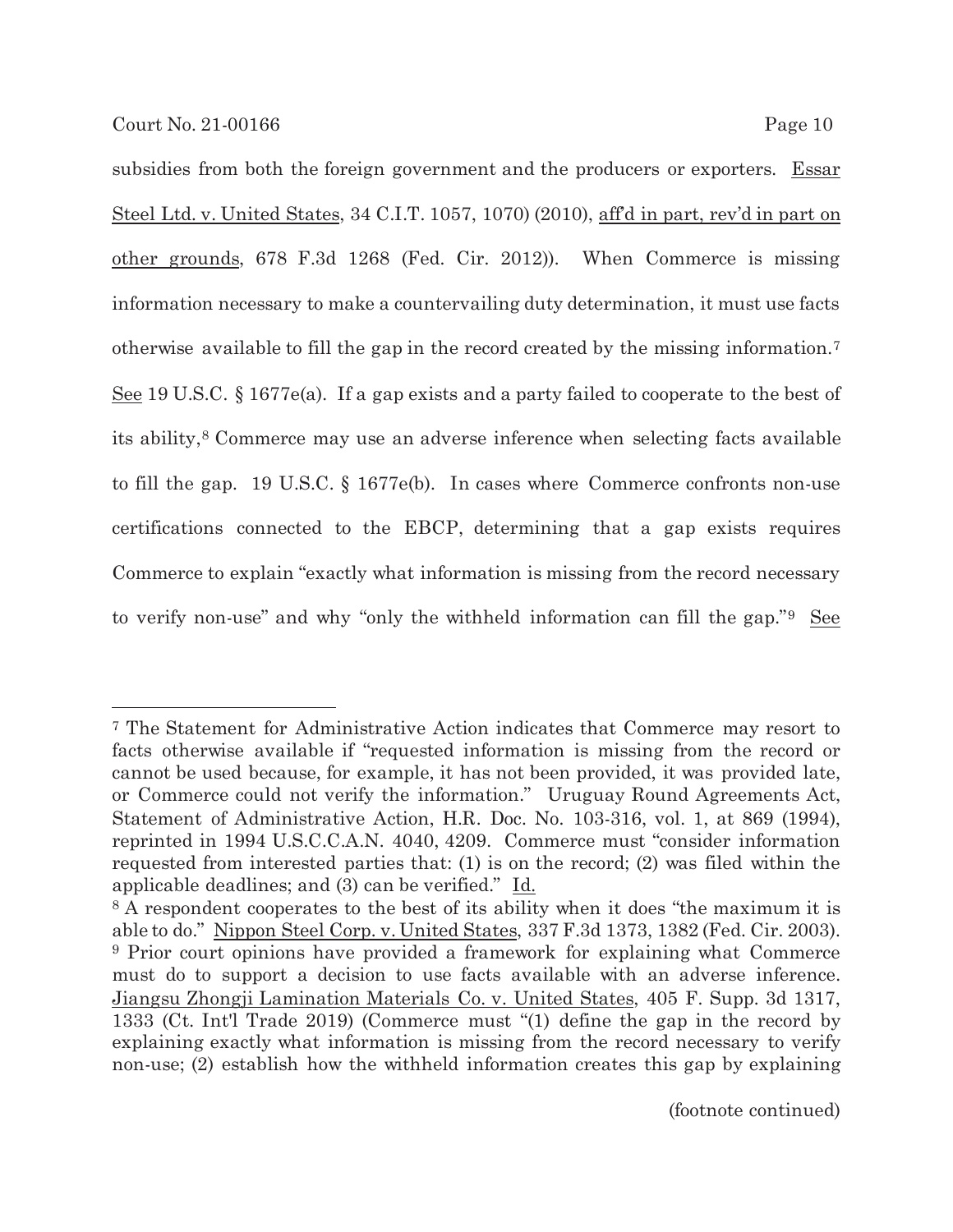Jiangsu, 405 F. Supp. 3d at 1333; see also Guizhou III, 523 F. Supp. 3d at 1359–61 & nn.43–48 (collecting cases). Although using facts available with an adverse inference may be permissible, doing so when it collaterally affects a cooperating party is disfavored. Fine Furniture (Shanghai) Ltd. v. United States, 36 C.I.T. 1206, 1212 n.10 (2012), aff'd, 748 F.3d 1365 (Fed. Cir. 2014); GPX Int'l Tire Corp. v. United States, 37 C.I.T. 19, 58–59 (2013), aff'd, 780 F.3d 1136 (Fed. Cir. 2015) (Commerce is expected to consider evidence on the record that fills the gaps created by the government's lack of cooperation); Changzhou Trina Solar Energy Co. v. United States, No. 17-00246, 2019 WL 6124908, at \*3 (Ct. Int'l Trade Nov. 18, 2019) ("Changzhou IV") (citing Archer Daniels Midland Co. v. United States, 917 F. Supp. 2d 1331, 1342 (Ct. Int'l Trade 2013)).

In this case, Both-Well submitted non-use certifications from its U.S. customers supporting Both-Well's claim of non-use and detracting from Commerce's conclusion to the contrary. Both-Well NSA Resp. at Ex. NSA-2. Commerce explains that it cannot verify the non-use certifications because the record is missing two pieces of information: the 2013 Administrative Regulations, specifically whether the

why the information the GOC refused to give was necessary to verify claims of nonuse; and (3) show that only the withheld information can fill the gap by explaining why other information, on the record or accessible by respondents, is insufficient or impossible to verify"); see also Guizhou Tyre Co., Ltd. v. United States, 523 F. Supp. 3d 1312, 1361 (Ct. Int'l Trade 2021) ("Guizhou III"). The court assumes familiarity with this framework and adds that essentially this test boils down to whether the missing information is the only information that can be used to verify the non-use certifications.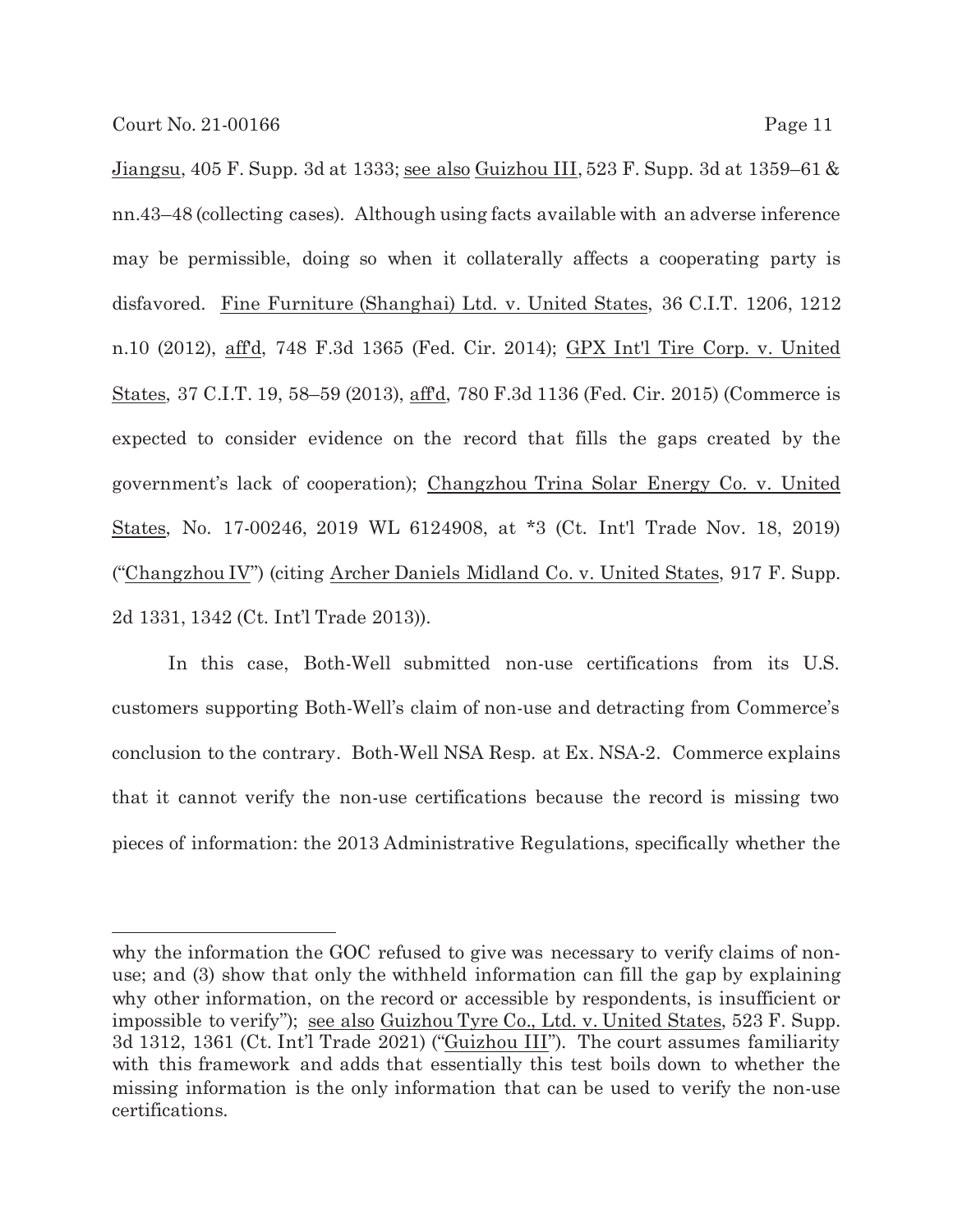China Export-Import Bank eliminated the \$2 million threshold required to receive an Export Buyers Credit, and a list of intermediary banks authorized to disburse Export Buyers Credits.10 Final Decision Memo. at 17–18. Commerce specifically requested this information from the GOC twice and the GOC failed to provide it. See id. at 16–17 (citing GOC Questionnaire; GOC Supplemental Questionnaire). Commerce concludes that verification of the non-use certifications without the missing information "would be extremely difficult, if not impossible." Id. at 20. Commerce explains that it currently understands that the EBCP provides loans to a respondent's customers in unknown amounts and may route those loans from the China Export-Import Bank to customers through intermediary banks, an understanding that has evolved since its initial investigation of the program in 2012.11 Id. at 11–18. Commerce speculates that a U.S. customer seeking an Export

<sup>10</sup> Commerce finds the GOC's response deficient in "two key respects," namely the GOC's failure to provide the intermediary bank list and the 2013 Administrative Regulations. Final Decision Memo. at 17–18. However, Commerce later asserts that even if this information was provided to Commerce, verification would not be possible. Id. at 21 (explaining that even if the GOC provided the intermediary bank list and confirmed whether the \$2 million threshold was removed, Commerce would still need examples of the documents required to apply for and receive the Export Buyers Credit in order to complete verification). On remand, Commerce should clarify exactly what missing information is necessary for verification.

<sup>11</sup> Commerce's initial understanding of the EBCP was that the program provided short- and medium-term loans directly from the China Export-Import Bank to the borrowers, i.e., a respondent's customers, without the involvement of third parties such as exporters or intermediate banks.  $\underline{Id}$  at 11–12. Commerce's understanding of the EBCP began changing in 2014 with Citric Acid and Certain Citrate Salts, 79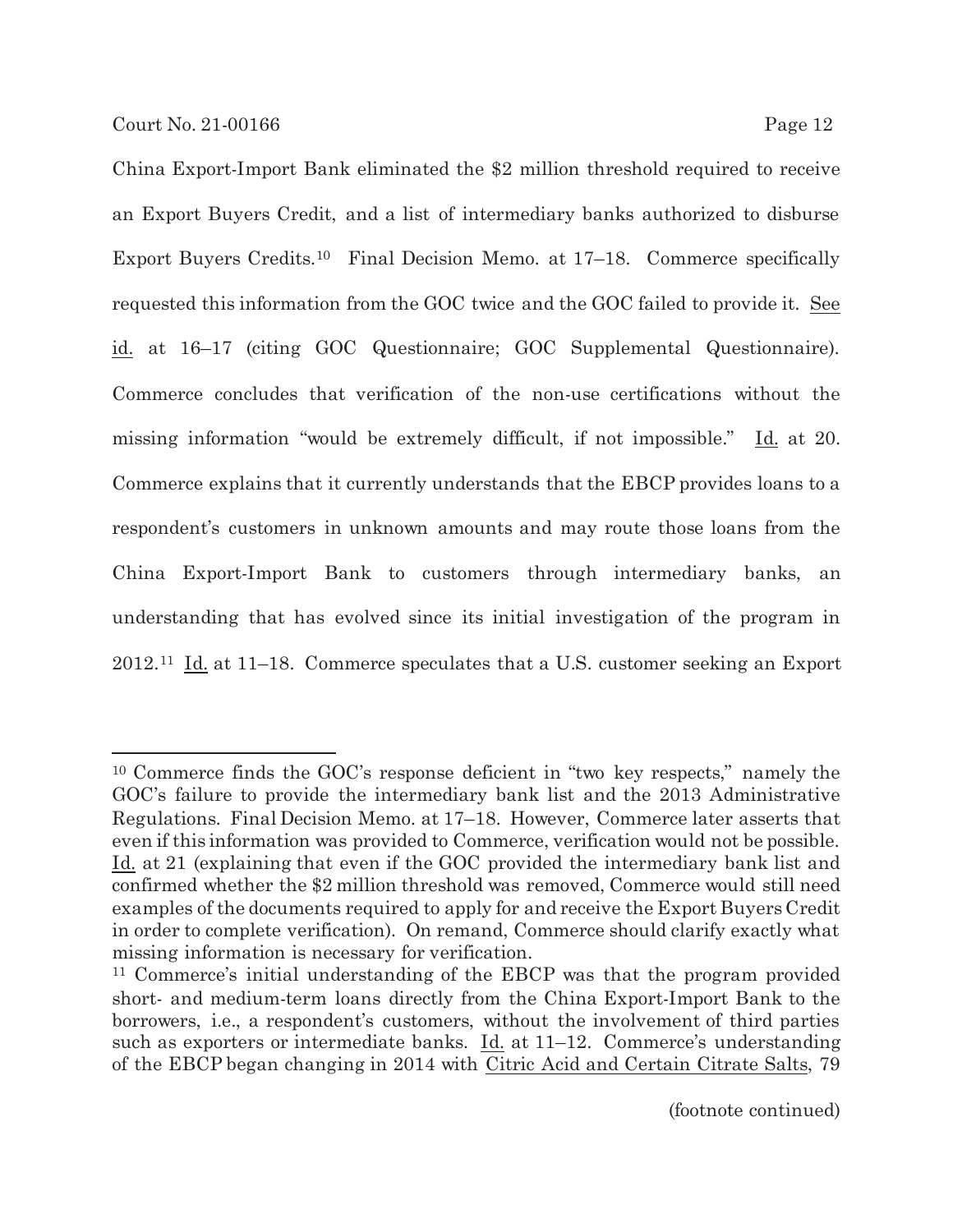Buyers Credit may obtain funding through the following process: first a customer opens a loan account for an Export Buyers Credit with an intermediary bank or the China Export-Import Bank. See Id. at 19. Next, the requested funding is sent from the China Export-Import Bank to the customer's bank account. Id. Finally, the funds are sent to the respondent's bank account. Id. Commerce states that the recipients of an Export Buyers Credit may not be limited to the customer of a company respondent. Id. at 23 ("the potential recipients of the export buyer's credits are not limited to the customers of the company respondent, as they may be received by [intermediary] banks"); Def.'s Br. at 17; see also GOC NSA Resp., Ex. 1 at 5 ("the borrower must be an importer or a bank approved by the China Ex[port]-Im[port] Bank"). Commerce's account of its concerns provides an explanation of why it wants the 2013 Administrative Regulations and a list of intermediary banks authorized to disburse Export Buyers Credits.

As has happened in several cases before this Court, although Commerce explains why it wants the information it seeks, it fails to explain why that information is necessary, i.e., why it is the only information that can verify the U.S. customers' non-use certifications. See Clearon Corp. v. United States, 474 F. Supp. 3d 1339, 1353 (Ct. Int'l Trade 2020) ("Clearon II"). Commerce explains what it wants from the

Fed. Reg. 78,799 (Dep't Commerce Dec. 31, 2014) (Final Results of [CVD] Admin. Review; 2012), when Commerce began to gain a better understanding of how and when the EBCP disbursed funds. Id. at 14. In 2016, Commerce began requesting the 2013 Administrative Regulations and learned that Export Buyers Credits may be disbursed through correspondent banks. Id. at 14–16.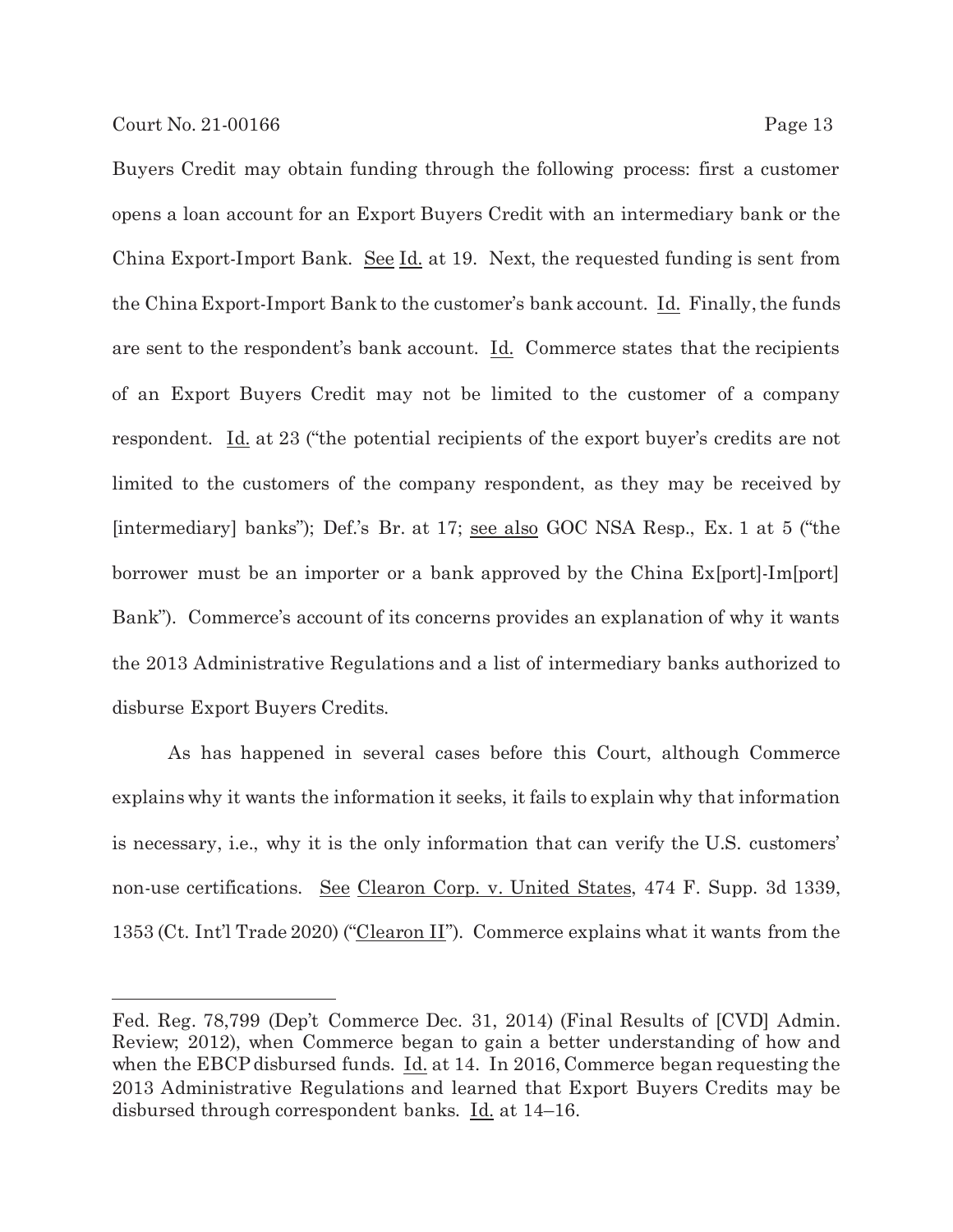GOC, and why it wants it. See Guizhou III, 523 F. Supp. 3d at 1364 (explaining that Commerce's assertion that the missing intermediary bank and threshold information prevented Commerce from understanding "'the flow to and from foreign buyers'. . . sounds reasonable" but Commerce failed to explain why Commerce could not track the flow of the Export Buyers Credits without such information). Commerce explains that both the 2013 Administrative Regulations, specifically confirmation of the existence of a \$2 million minimum threshold, and the intermediary bank list provide necessary parameters for verification. Final Decision Memo. at 17–18, 24. The intermediary bank list guides Commerce by indicating which loans from which banks to flag when reviewing the books and records of a respondent and its U.S. customers. Id. at 19–20. Knowing if a minimum threshold for EBCP loans exists further narrows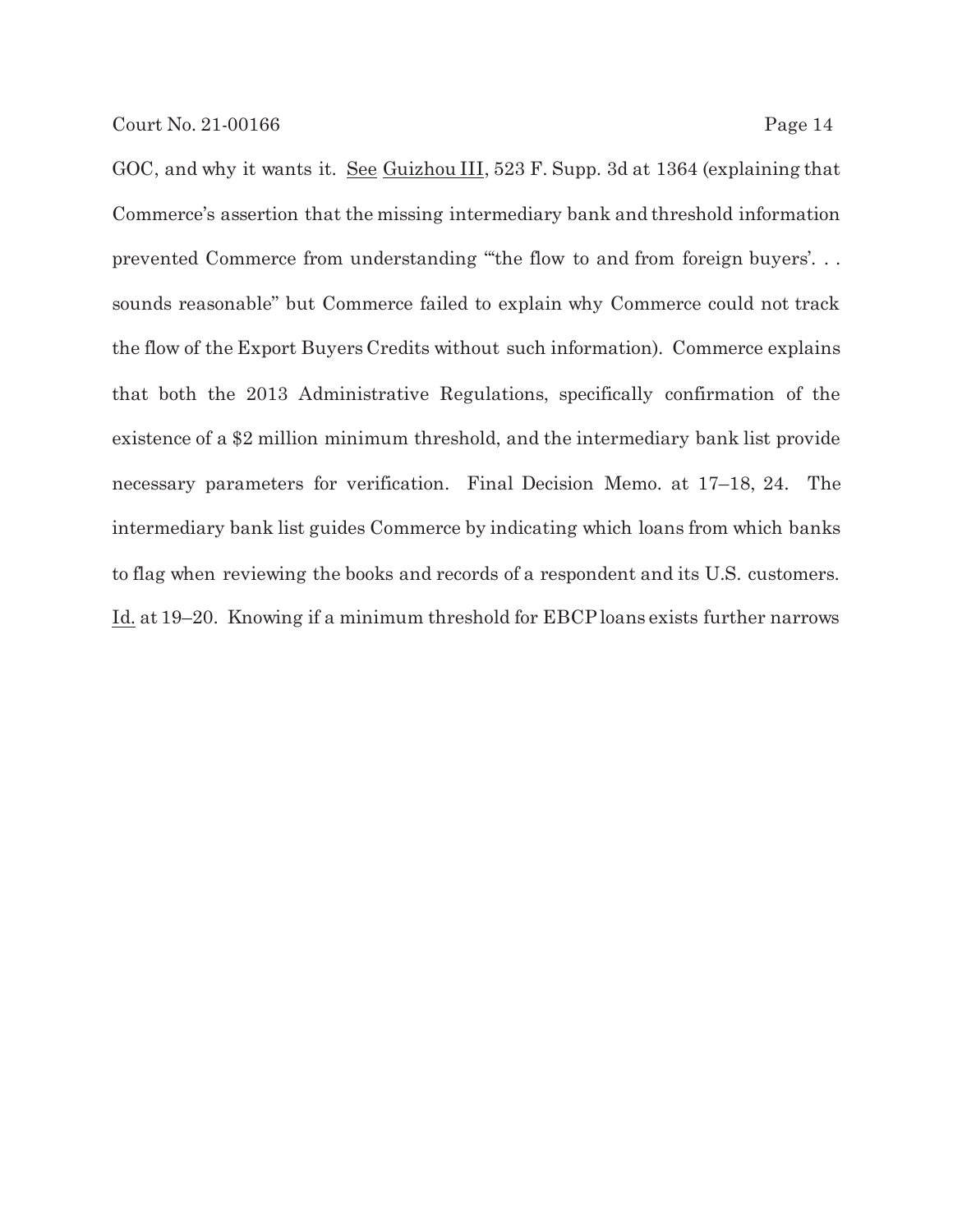the number of loans that must be reviewed.<sup>12</sup> Id. at  $17-18$ . Thus, Commerce adequately lays out its reasoning of why what it seeks is useful.<sup>13</sup>

Commerce's explanation of why the information it seeks from the GOC is useful is a necessary, but not sufficient, justification for its determination that it cannot verify the information. See Guizhou III,  $523$  F. Supp. 3d at  $1359-61$  & nn.43– 48 (collecting cases holding same). Put simply, Commerce fails to show that the

<sup>12</sup> Both-Well argues "Commerce conflates the operation of the [EBCP] with its use (or non-use),'' noting courts have recognized a distinction between the operation of a subsidy program and "the 'existence and amount of the benefit conferred' under the program." Pl.'s Br. at 5 (quoting Essar, 34 C.I.T. at 1070), 6, 10; see also Reply Br. in Supp. of [Pl.'s Mot.] 2–3, Nov. 30, 2021, ECF No. 31. Both-Well correctly identifies the distinction but its argument is unpersuasive. As an initial matter, the Essar court explains that foreign governments are in a better position to provide information regarding the administration of subsidy programs and respondent companies are in a better position to provide information regarding the "existence and amount of the benefit conferred." Essar 34 C.I.T. at 1070. Commerce requires information from both parties to make a CVD determination. See id. at 1070–71. Both-Well argues that because it provided Commerce with non-use certifications from its U.S. customers, Both-Well has confirmed the non-existence of the subsidy and therefore, information about the administration of the EBCP is immaterial. Pl.'s Br. at 6. However, understanding how the EBCP is administered aides in the verification of the non-use certifications. See Final Decision Memo. at 19–25. (explaining that Commerce requires information about the administration of the EBCP to request the proper documents during the verification process and ensure completeness of the information provided).

<sup>13</sup> Indeed, as noted by the Guizhou III court, Commerce provides some explanation of why at least some of the information held by the GOC is useful. Guizhou III, 523 F. Supp. 3d at 1364, 1364 n.50 (comparing Commerce's explanation for needing information from the GOC in Guizhou III to Commerce's explanation in its remand redetermination in Clearon II). Nonetheless, information is necessary not only because it is useful for a purpose, but also because it is uniquely useful for that purpose, i.e., no other information can serve that purpose. Cf. id. at 1364 (noting Commerce failed to explain how the lack of the information it sought otherwise crippled its efforts).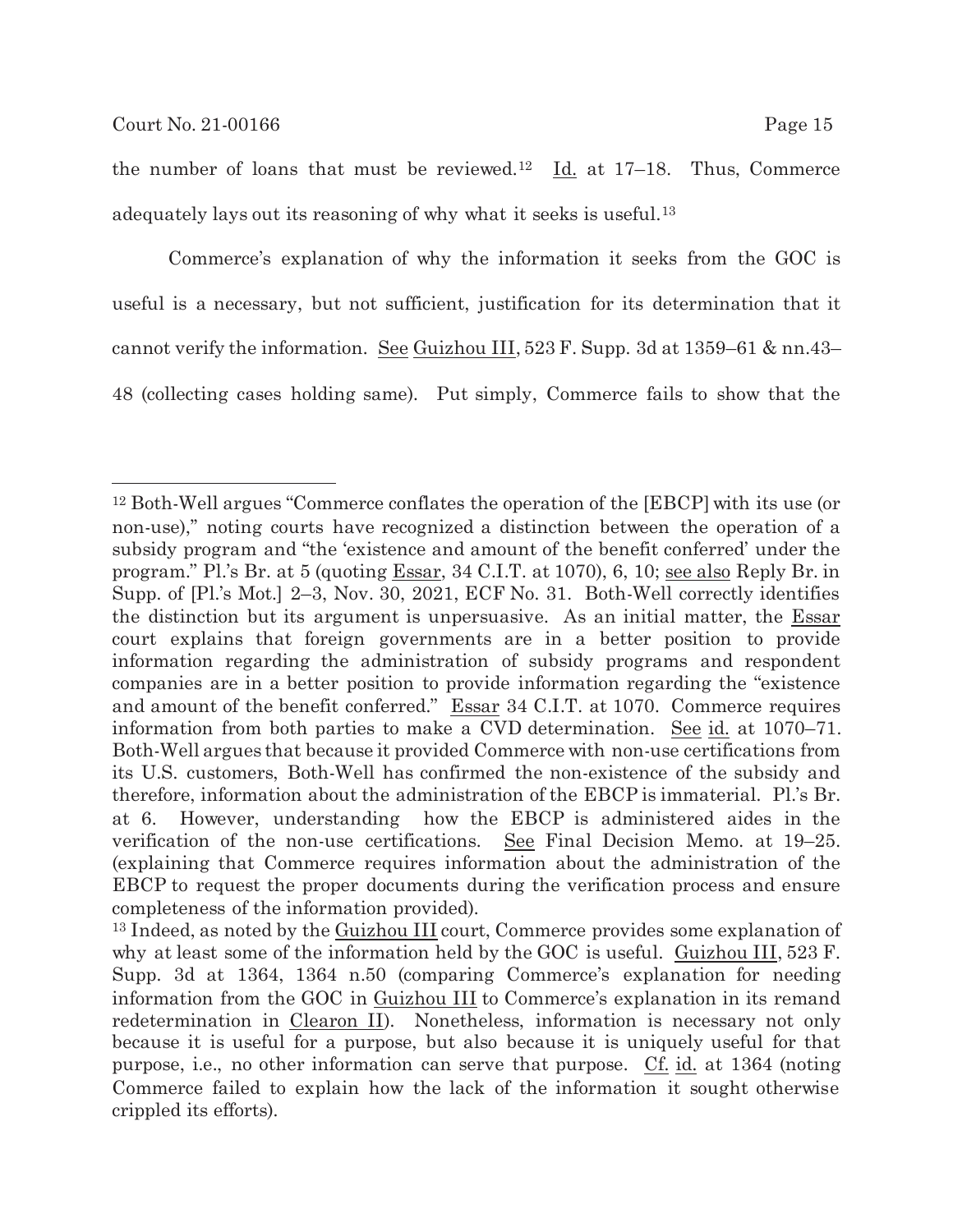information it seeks is the only information it can use to verify the non-use certifications. For example, although the GOC states that it cannot compel the China Export-Import Bank to turn over the 2013 Administrative Regulations, GOC NSA Supp. Resp. at 2, and "a response to the Standard Questions Appendix is not necessary," id., it is unclear to the court why Both-Well's U.S. customers might not have that information, or other information allowing Commerce to verify the non-use certifications and why Commerce could not ask Both-Well to obtain such information from its customers. See Changzhou IV, 2019 WL 6124908 at \*3 (directing "the parties [to] discuss potential ways forward and Commerce should request records that may

answer the question of EBCP use from respondent, and, if necessary, their importers").

Indeed, the U.S. customers' non-use certifications themselves suggest that the customers must have information that could be used to verify the non-use certifications. See Both-Well NSA Resp. at Ex. NSA-2. Commerce could ask Both-Well's U.S. customers for detailed explanations of how they were able to certify that they did not participate in the EBCP. See Clearon II, 474 F. Supp. 3d at 1354 (instructing the parties "to confer and jointly devise a procedure, which may include modifications of the usual method, by which [Commerce] can conduct verification of the declarations of non-use"). Presumably, the non-use certifications resulted from some meaningful review by the U.S. customers which could be confirmed with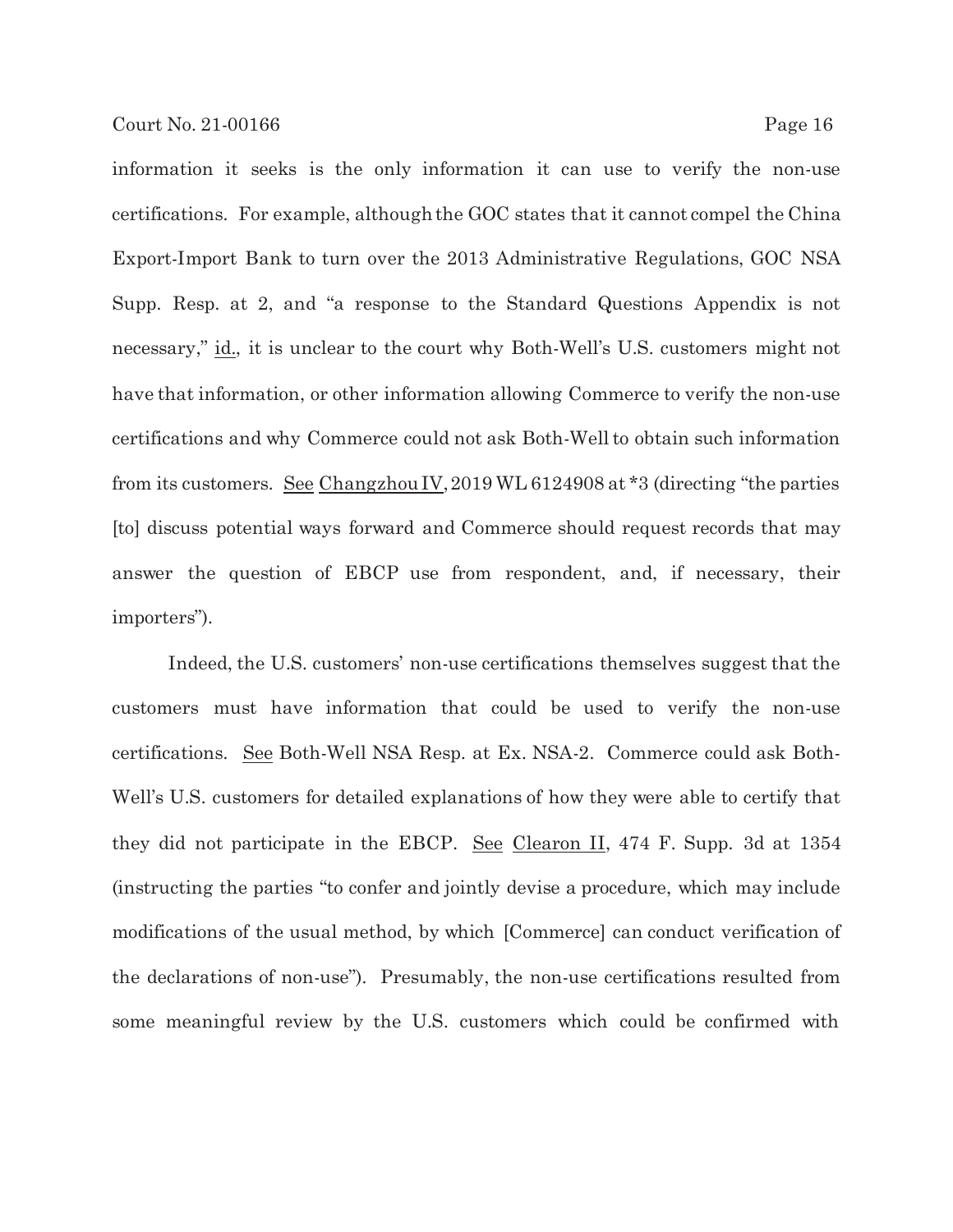appropriate documentation.14 See Both-Well NSA Resp. at Ex. NSA-2. Both-Well's U.S. customers certified that they "did not borrow money or otherwise finance . . . purchases through the use of the [EBCP] (or any other export buyer credit program made available through any arm of the  $[GOC]$ ." Id. Each Customer Declaration states that the U.S. customer did not act directly or indirectly "through any thirdparty bank." Id. ¶ 4. In order to make these declarations, customers must have a methodology to review their books and records before certifying non-use of the EBCP. Further, each Customer Declaration asserts the customer is "willing to cooperate with any additional request for information and invites [Commerce] to verify the source of [the] Company's short- and medium-term borrowings." Id. ¶ 5. One of Commerce's questions to Both-Well's U.S. customers might be whether they knew the identity of the intermediary banks used by the China Export-Import Bank, and if they did not, how they could possibly certify non-use.15 If they had knowledge of the

<sup>14</sup> It is reasonably discernable from Commerce's supposition of how the EBCP operates, as well as the Final Decision Memo. as a whole, that Commerce believes that there is a distinct application for the EBCP that a customer is required to fill out before receiving an Export Buyers Credit. See Final Decision Memo. at 11, 19, 21, 23. Presumably, Commerce could ask Both-Well or its U.S. customers to procure an application. See Both-Well NSA Resp. at Ex. NSA-2 ¶ 5. Commerce could then use the application to review the documents underlying the books and records of Both-Well and its U.S. customers.

<sup>15</sup> As the U.S. customers certified they did not apply for an Export Buyers Credit indirectly, they should be able to demonstrate how they could so certify. See Both-Well NSA Resp. at Ex. NSA-2 ¶ 4.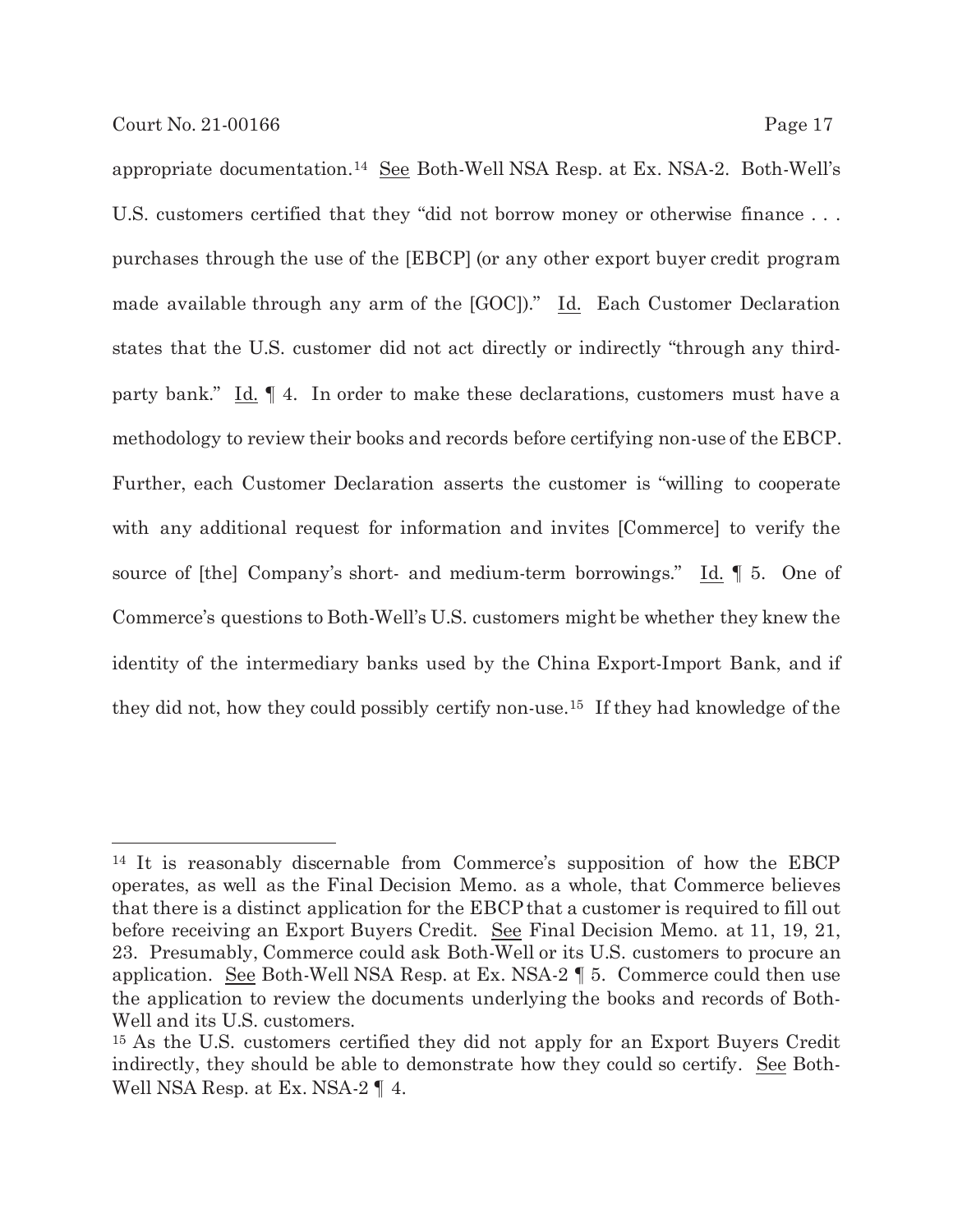intermediary banks, their explanations might lead to a simpler verification path.16 See Final Decision Memo. at 21–22. Alternatively their explanations, or their lack of knowledge regarding the intermediary banks, might lead to the conclusion that indeed only the GOC can provide the necessary information because either (i) the non-use certifications were not the result of meaningful reviews, or (ii) the path laid out by the customers establishes that it would be too onerous for Commerce to verify the non-use certifications.

Commerce states that it would be too onerous "if not impossible" for it to verify the non-use certifications. Final Decision Memo. at 21–22. It is reasonably discernible that Commerce believes that the burden of examining the number of documents and ledgers necessary to confirm the accuracy of the non-use certifications makes the task nearly impossible. Final Decision Memo. at 20, 24. Commerce's position assumes that it cannot narrow the scope of its inquiry. See Guizhou III, 523 F. Supp. 3d at 1372–73 (noting Commerce's logic regarding the burden it faces is not unfounded). But to know whether it can narrow the scope, or establish an alternative

<sup>16</sup> Commerce states that "There is no indication on the record that other parties had access to information regarding the [intermediary] banks utilized by the China Ex[port]-Im[port] Bank." Final Decision Memo at 18 n.73. Yet, the non-use certifications would appear to be record evidence that the U.S. customers had knowledge of the identity of the intermediary banks or at least a means to establish that a bank was not an intermediary. Both-Well NSA Resp. at Ex. NSA-2. Otherwise the U.S. customers would not have been able to certify non-use. Thus, the first question Commerce may wish to ask the U.S. customers is how they would know if they obtained an Export Buyers Credit through an intermediary of the China Export-Import Bank and how they could demonstrate that they did not receive an Export Buyers Credit.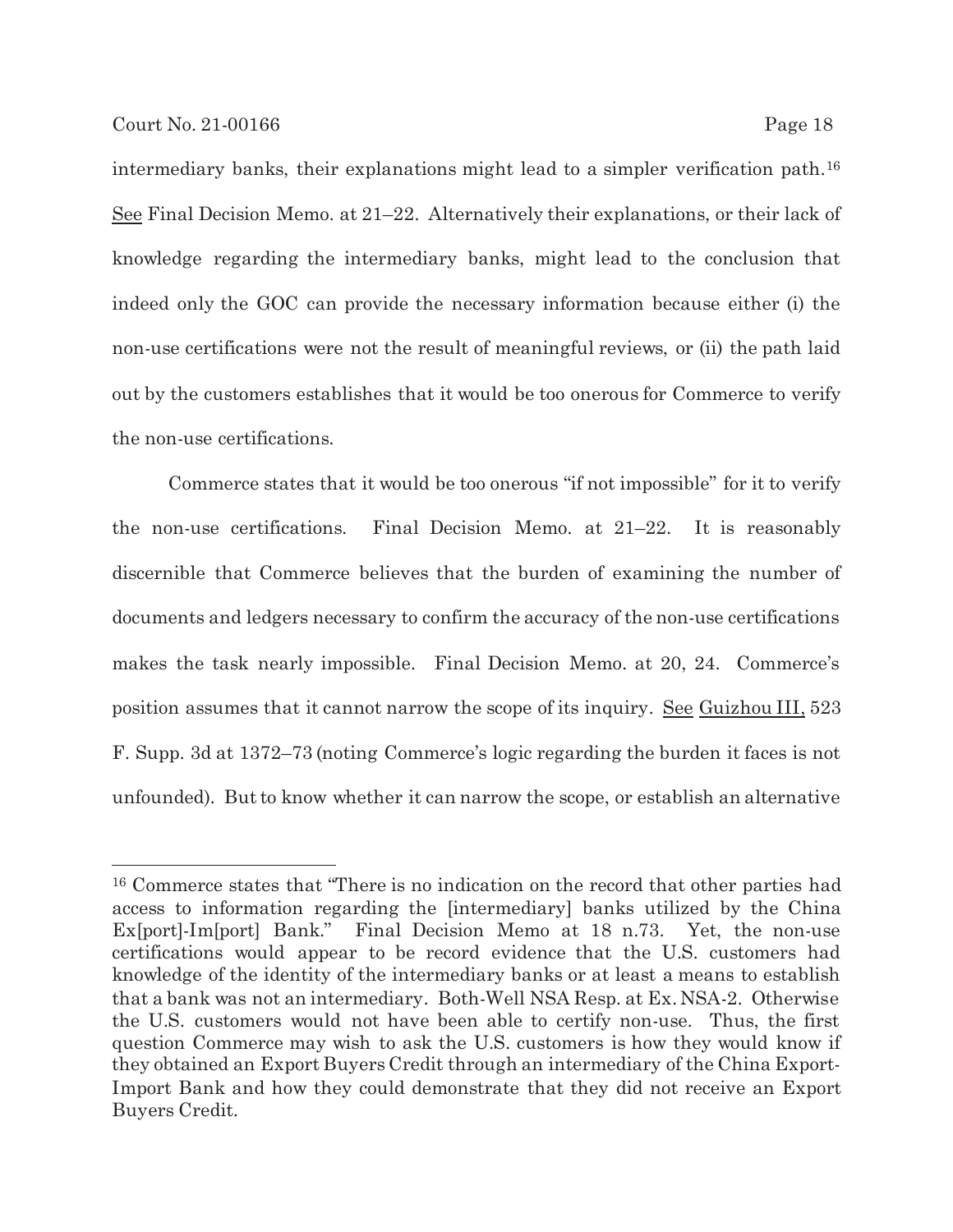method of verification, Commerce needs to ask the Both-Well and its U.S. customers for assistance. See Guizhou Tyre Co. v. United States, 415 F. Supp. 3d 1335, 1344 (Ct. Int'l Trade 2019) ("Guizhou II") (instructing Commerce to use a variety of tools to attempt to verify the non-use"); Clearon II, 474 F. Supp. 3d at 1354 (same).<sup>17</sup>

Here, Both-Well suggested that Commerce verify the non-use certifications by visiting Both-Well and its U.S. customers. Case Br. Both-Well [FSF] from [China] (C-570-068) 10, Doc. No. 4066953-01 (Dec. 18, 2020); Pl.'s Br. at 10. It is unclear whether Both-Well suggested a path to narrow the scope of work Commerce would encounter. More information from the U.S. customers may assist Commerce with cross-referencing the importers' and exporter's records to see if any funds originated from the China Export-Import Bank. Changzhou Trina Solar Energy Co., Ltd. v. United States, No. 17-00198, 2019 WL 5856438, \*1, 3 n.7, 4 (Ct. Int'l Trade Nov. 8, 2019) ("Changzhou III"). See also Guizhou III, 523 F. Supp. 3d at 1370–72; Jiangsu, 405 F. Supp. 3d at 1334; Guizhou II, 415 F. Supp. 3d at 1343 ("If the record contains information that could close the gap, Commerce must attempt to verify the

<sup>&</sup>lt;sup>17</sup> The court appreciates the burden Commerce faces when attempting verification using third parties. See CS Wind Vietnam Co. v. United States, 219 F. Supp. 3d 1273, 1279, 1284 (Ct. Int'l Trade 2017), aff'd, 721 F. App'x 993 (Fed. Cir. 2018). However, Commerce can attempt verification by asking Both-Well's U.S. customers to explain their certification methodology. Although Commerce has previously chosen to forgo using facts available with an adverse inference rather than attempting to verify the non-use certifications, it is unclear to the court why Commerce would not at least attempt to ask for the information from customers before concluding any attempt at verification would be too difficult. See, e.g., Clearon Corp. v. United States, Ct. No. 17-00171, 2021 WL 1821448 (Ct. Int'l Trade May 6, 2021) ("Clearon III") (reaching its determination under protest).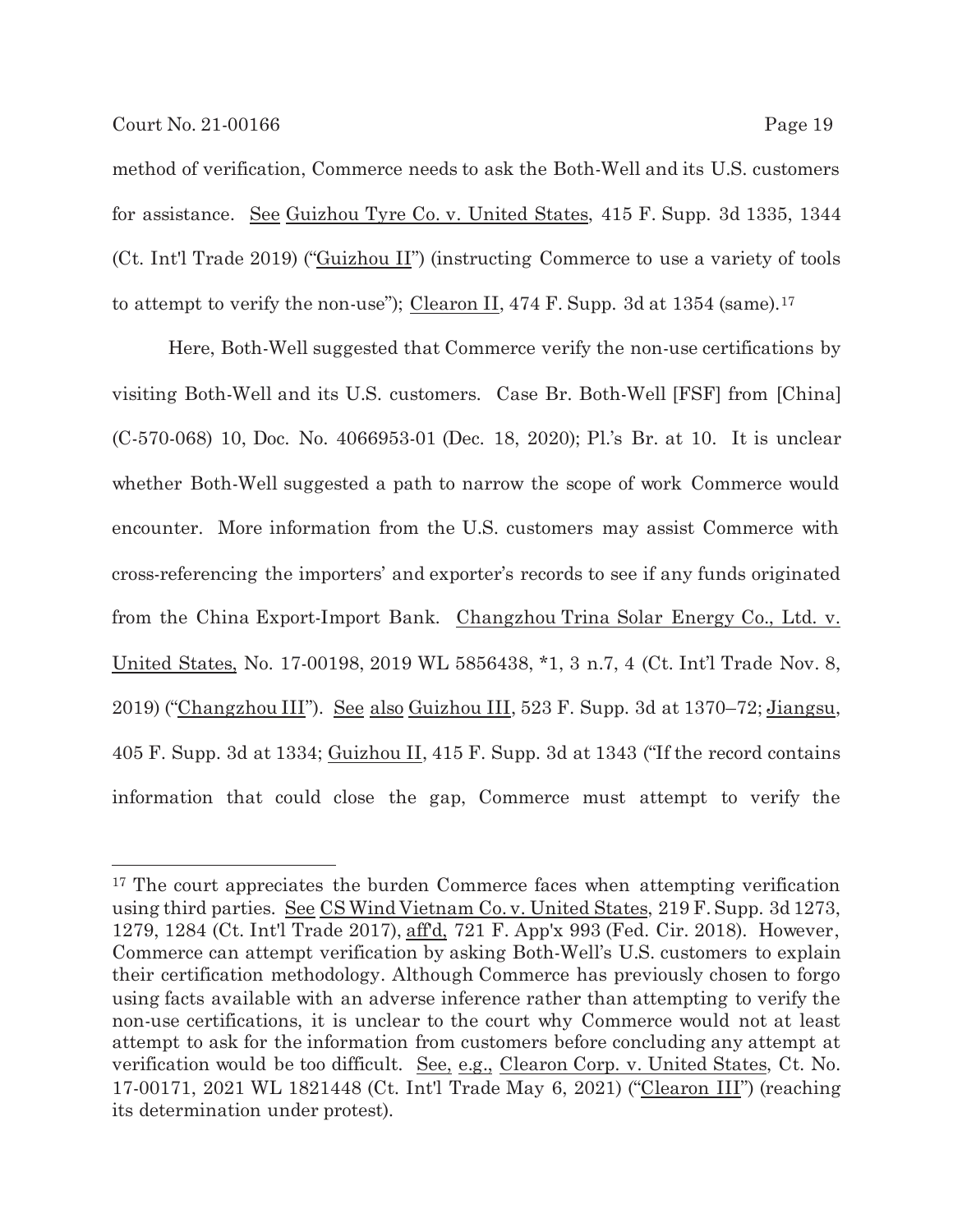information on the record"). Thus, it is unclear to the court how Commerce can assert that the GOC information is indeed necessary, when it has not sought alternative means to verify the non-use certifications.18

Thus, on remand if Commerce wishes to continue using facts available with an adverse inference, it must attempt to verify the non-use certifications by either asking Both-Well to have its U.S. customers explain in detail how the customers were able to certify that they did not either directly or indirectly benefit from the ECBP, or through some other alternative means of verifying the non-use certifications.19 See

<sup>18</sup> What might be required in each case will depend on the record in that case. In some cases there are many customers, here seven, and in others only one. Changzhou III, 2019 WL 5856438 at \*4. Some cases lacked non-use certifications from customers. Changzhou Trina Solar Energy Co., Ltd. v. United States, 195 F. Supp. 3d 1334, 1355 (Ct. Int'l Trade 2016) ("Changzhou I"). In some cases, Commerce attempted to visit the China Export-Import Bank to verify, and others it did not. Compare id. at 1354 (Commerce attempted to visit the China Export-Import Bank and was told it lacked the "proper authorization" to review the records); RZBC Grp. Shareholding Co. v. United States, 15-00022, 2016 WL 3880773 (Ct. Int'l Trade June 30, 2016) (Commerce attempted to visit the China Export-Import Bank but was denied access); Cooper (Kunshan) Tire Co., Ltd. v. United States, 539 F. Supp. 3d 1316, 1328 (Ct. Int'l Trade 2021) (the GOC asserts that requested information is "'internal to the bank, non-public, and not available for release.'") with Clearon Corp. v. United States, 359 F. Supp. 3d 1344 (Ct. Int'l Trade 2019) ("Clearon I") (and its progeny); Guizhou Tyre Co., Ltd. v. United States, 348 F. Supp. 3d 1261 (Ct. Int'l Trade 2018) ("Guizhou I") (and its progeny); Changzhou Trina Solar Energy Co., Ltd. v. United States, 255 F. Supp. 3d 1312 (Ct. Int'l Trade 2017) ("Changzhou II") (and its progeny); Yama Ribbons and Bows Co. v. United States, 419 F. Supp. 3d 1341 (Ct. Int'l Trade 2019) (and its progeny) (Commerce did not attempt to visit the China Export-Import Bank). Therefore, the reasonableness of Commerce's approach will be case specific to some degree.

<sup>19</sup> The Court has proposed several alternative methodologies for verification. Changzhou III, 2019 WL 5856438, at \*4 (proposing cross-referencing the importers' and exporter's records); Changzhou IV, 2019 WL 6124908 at \*4 (same); see Guizhou III, 523 F. Supp. 3d at 1344 (proposing spot checks).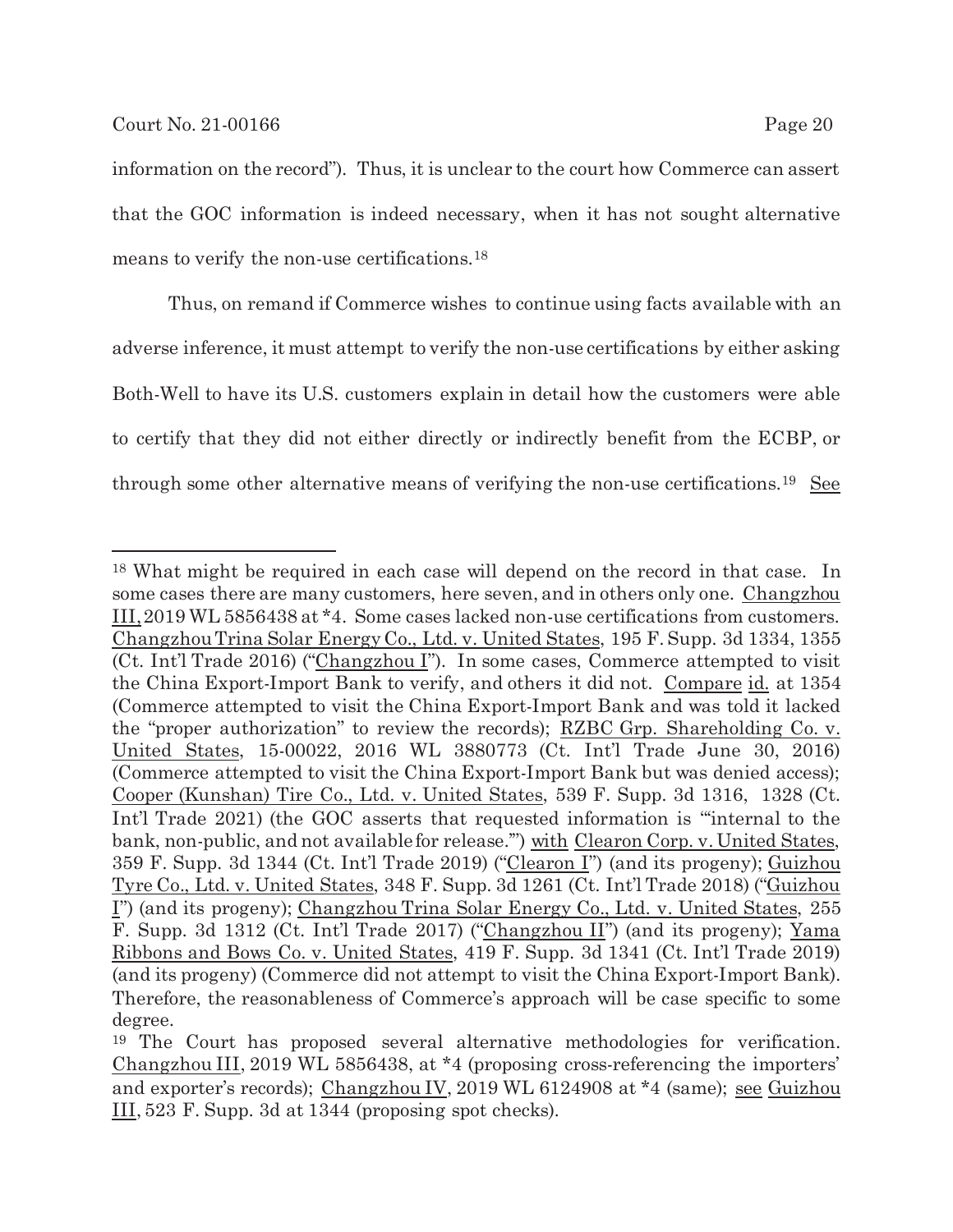Jiangsu, 405 F. Supp. 3d at 1334; Guizhou II, 415 F. Supp. 3d at 1343; Clearon II, 474 F. Supp. 3d at 1353–54; Changzhou IV, 2019 WL 6124908 at \*3. If Commerce attempts verification and determines verification is not possible without the missing information, Commerce must explain, in detail, the specific ways in which Commerce attempted verification of the non-use certifications.

### **CONCLUSION**

For the foregoing reasons, it is

**ORDERED** that Commerce's application of facts available with an adverse inference in calculating Both-Well's CVD rate is remanded to the agency for further explanation or reconsideration consistent with this Opinion and Order; and it is further

**ORDERED** that Commerce shall file its remand determination with the court within 90 days of the date of this Opinion and Order; and it is further

**ORDERED** that the parties shall have 30 days thereafter to file comments on the remand determination; and it is further

**ORDERED** that the parties shall have 30 days thereafter to file a reply to comments on the remand determination; and it is further

**ORDERED** that the parties shall have 14 days thereafter to file the Joint Appendix; and it is further